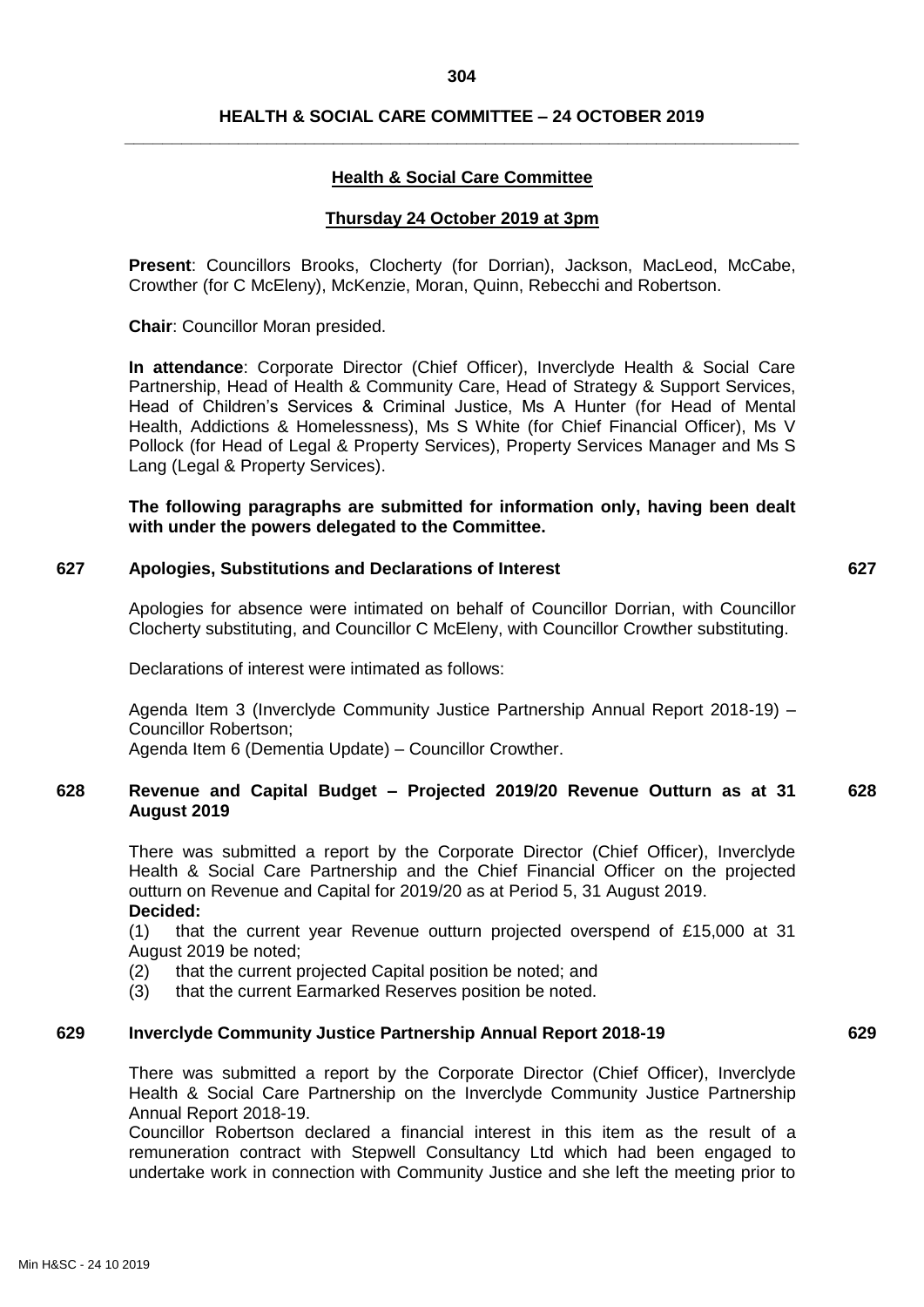## **HEALTH & SOCIAL CARE COMMITTEE – 24 OCTOBER 2019 \_\_\_\_\_\_\_\_\_\_\_\_\_\_\_\_\_\_\_\_\_\_\_\_\_\_\_\_\_\_\_\_\_\_\_\_\_\_\_\_\_\_\_\_\_\_\_\_\_\_\_\_\_\_\_\_\_\_\_\_\_\_\_\_\_\_\_\_\_\_\_**

its consideration.

### **Decided:**

(1) that the Inverclyde Community Justice Partnership Annual Report 2018-19 be noted; and

(2) that approval be given to submission of the Annual Report to Community Justice Scotland, pending the addressing of any necessary amendments.

Councillor Robertson returned to the meeting at this juncture.

### **630 Update on Rapid Rehousing Transition Plan 630**

There was submitted a report by the Corporate Director (Chief Officer), Inverclyde Health & Social Care Partnership providing an update on the progress of the Inverclyde Rapid Rehousing Transition Plan (RRTP) and the proposed use of the funding allocation from the Scottish Government.

#### **Decided:**

(1) that the content of the report and the submission of the third version of the Rapid Rehousing Transition Plan to the Scottish Government be noted;

(2) that agreement be given to progress the implementation of a Housing First approach and that discussion be entered into with the Registered Social Landlords (RSLs) on the requirement for a RRTP Partnership Officer employed by a RSL; and (3) that agreement be given to future Rapid Rehousing Transition Plan updates following implementation of the Housing First model.

#### **631 Whole System Approach 631**

There was submitted a report by the Corporate Director (Chief Officer), Inverclyde Health & Social Care Partnership advising of new Scottish Government funding to support local authorities with a reinvigoration and extension of the Whole System Approach to youth offending.

## **Decided:**

(1) that the report be noted;

(2) that the development of services to provide interventions to vulnerable and highrisk young people up to the age of 21, or 26 if care-experienced, be endorsed; and

(3) that the development and implementation of a consistent model of risk assessment and management for vulnerable high-risk young people be endorsed.

### **632 Dementia Update 632**

There was submitted a report by the Corporate Director (Chief Officer), Inverclyde Health & Social Care Partnership providing an update in relation to Dementia work in Inverclyde.

Councillor Crowther declared a non-financial interest in this item as the relative of a service user. He also formed the view that the nature of his interest and of the item of business did not preclude his continued presence in the Chamber or his participation in the decision-making process.

## **Decided:**

(1) that it be noted that Inverclyde HSCP had been identified as a national testing site for developing Dementia care co-ordination;

(2) that the addition of an Improvement Adviser for 24 months, resourced by IHub Scotland, to progress the work in Inverclyde be noted;